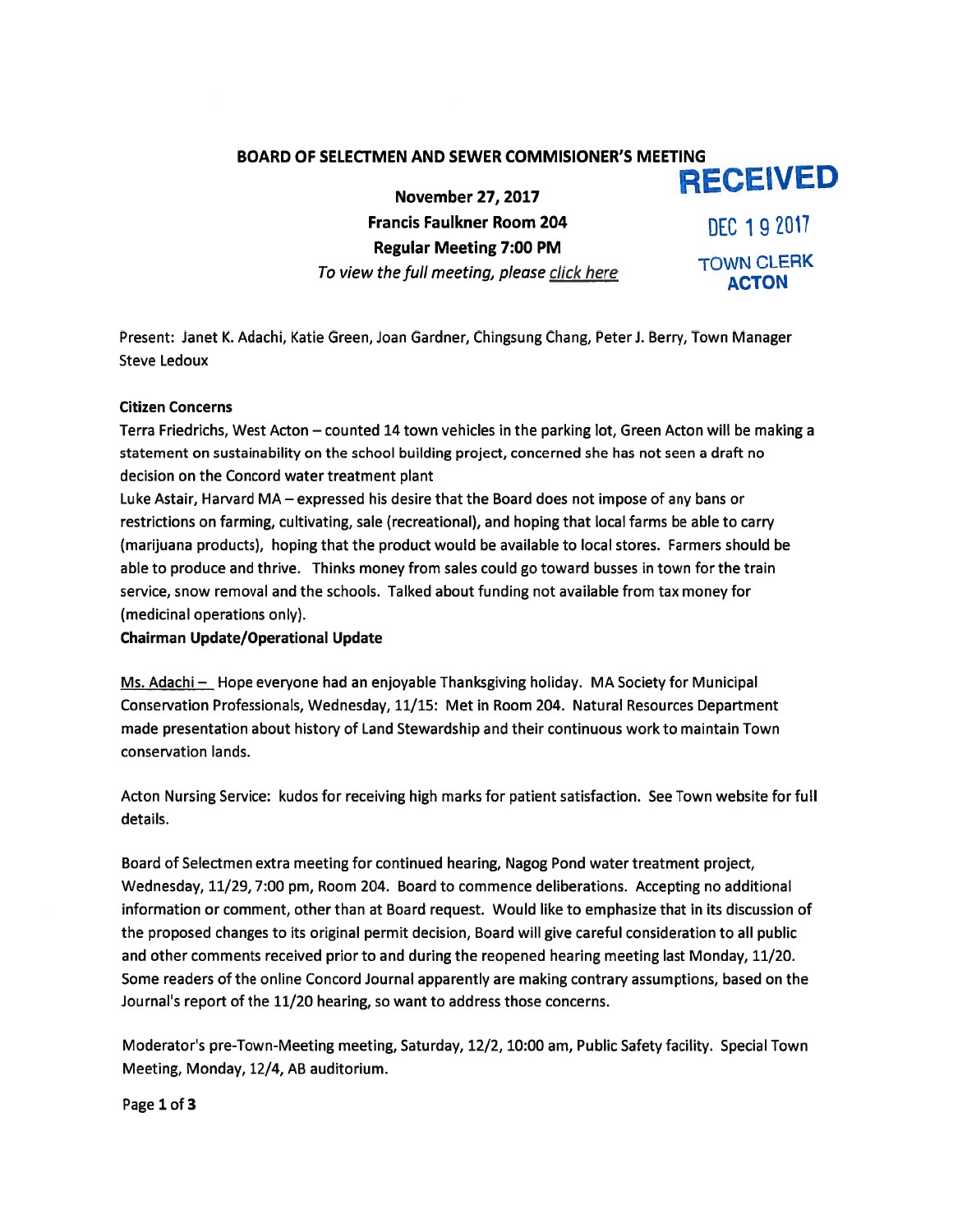Mr. Ledoux — Town Meeting — town warrant is out — should have translation on the summaries on the town website this week as well as handouts in simple Chinese, Brazilian, Portuguese and Spanish. Took delivery on rental voting apparatus, announcing through the Health Dept and Nursing they are sponsoring a food drive 11/27-12-/15 for non-perishable items. Can be brought to Land Use Wing. Nursing Service is doing <sup>a</sup> hat and mitten drive for families in need and can be dropped of at the Acton Human Services and Senior Center located at 30 Sudbury Road.

## Public Hearings and Appointments

7:10 PM Green Communities Award Presentation <sup>I</sup> Kelly Brown, Regional Director presented <sup>a</sup> certificate to the Town of Acton in their accomplishment in reducing municipal energy consumption by more than 20% (29% achieved).

# Selectmen Business

2018 License Renewals Ms. Green moved to amend the Entertainment license for Rapscallion by listing it for indoor use only, Ms. Gardner second. All Ayes. All other licenses Ms. Green move to approve and amend the common victualler license for Tailgaiters (closed), Ms. Gardner second. All Ayes (5-0) Terra Friedrichs, West Acton — suggests <sup>a</sup> higher minimum wage as <sup>a</sup> municipality Finance Committee Point of View Presentation — Steve Noone presented the Finance Committee Point of View for FY19. <sup>A</sup> copy of the presentation is available on Docushare: http://doc.acton ma.gov/dsweb/Get/Document-61500

Terra Friedrichs, West Acton — Questioned when the Town Manager retires, do we (the town) pay whole pension or share with other communities, Mr. Ledoux explained that under Governor Patrick it was shared, but under the Baker administration it comes out of the current town of employment. Question on capitol over time — how much of budget is spen<sup>t</sup> on capital. Mr. Noone stated no, and gave <sup>a</sup> brief explanation. Feels buying land is best return investment for the money. Taking care of municipal buildings rather than building new buildings using capital funds. Using new growth revenues and application fees is sort of <sup>a</sup> "slush fund" for operations. AAA bond rating is based upon your ability to repay loans and wants to make sure we manage our balance sheet.

<sup>53</sup> River Street Master Plan Committee Proposed Revised Charge — Mr. Berry explained about the conflict of interests that have come up with an applicant that was <sup>a</sup> direct abutter that might pose <sup>a</sup> conflict. State ethics commission uses <sup>a</sup> zoning act of parties of interest. He asked <sup>a</sup> list of all abutters from Assessor and found 3 were applicants were within the abutter list radius. There is an exemption that volunteers can apply for <sup>a</sup> conflict of interest form — BOS would have to vote if the interest was substantial to disqualify the applicant or allow the applicant if their skills or expertise were needed in the committee. <sup>2</sup> solutions possible; recommend nobody who has <sup>a</sup> conflict can be appointed to the committee, or recommend to advise the applicants to file for exemptions to make <sup>a</sup> case by case determination for each applicant. Recommends adding <sup>a</sup> Selectperson as <sup>a</sup> member of the committee, also add 2 Associate Members for <sup>a</sup> total of 10 members.

Terra Fried richs, West Acton – likes idea of having neighbors on the committee.

Charlie Aaronson, Hosmer Street — informed the BOS that attended the Main Street Master Plan Committee meeting approached the VCC with interest in the River Street Committee due to influencing Page 2 of 3